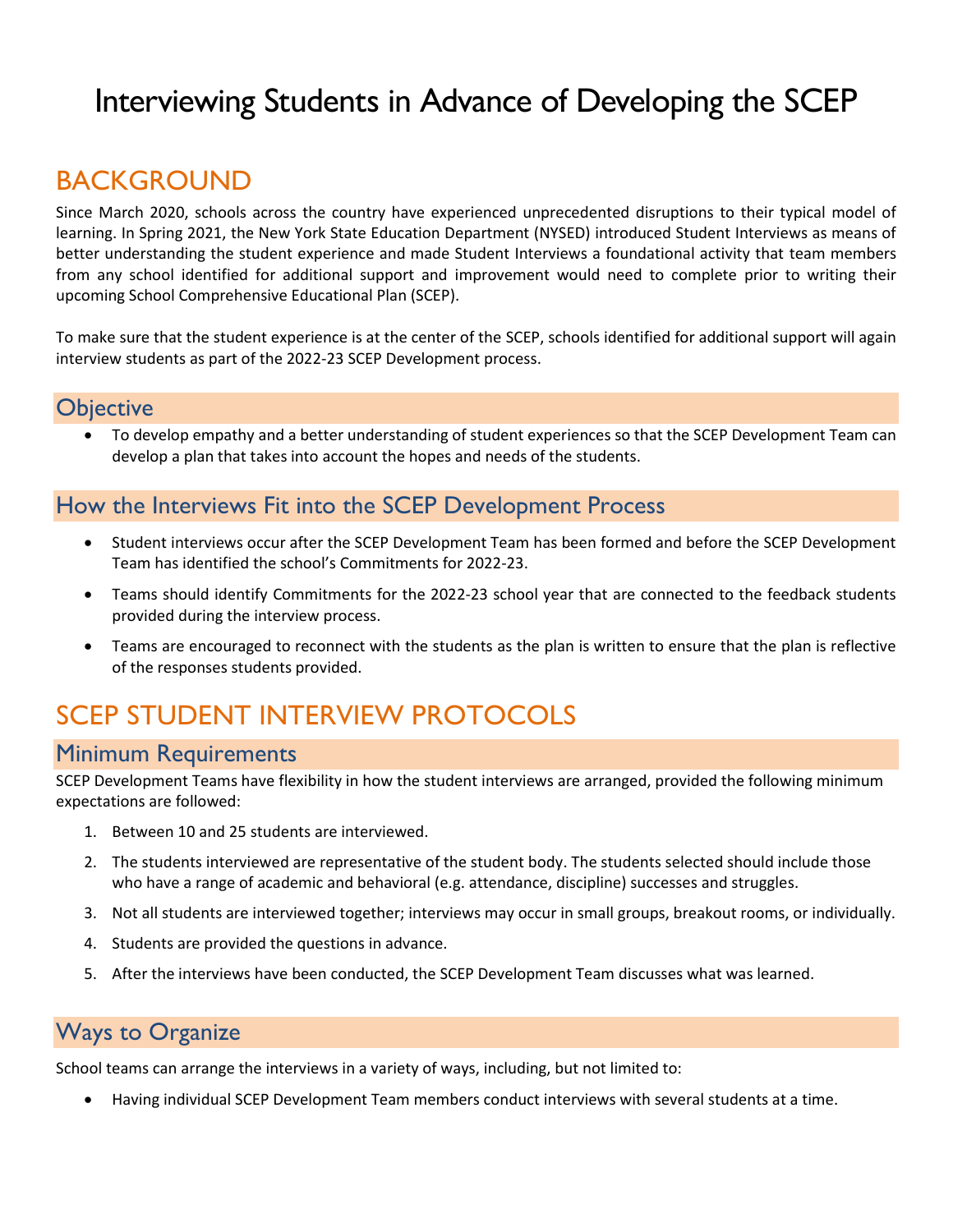- Having SCEP Development Team members work in pairs or triads to interview small groups of students (See Example #1).
- Bringing all students together at once, and then having students go to breakout rooms organized around a topic (See Example #2).
- Soliciting topics from students in advance, then arranging asynchronous sessions based on these topics and offering invited students the opportunity to attend multiple asynchronous sessions around topics they are interested in discussing (See Example #3).

#### EXAMPLE #1: All Students Asked Same Questions

- 1. SCEP Development Team identifies students to be interviewed.
- 2. SCEP Development Team members arrange groupings so that team members ask each small group of students the same set of questions. The questions are developed and sent in advance to the students.
- 3. SCEP Development Team members conduct interviews. These do not need to occur at the same time, though a school may decide to do so.
- 4. SCEP Development Team convenes and shares what was learned from the interviews with one another.

#### <span id="page-1-0"></span>EXAMPLE #2: Students Select Groups to Join Based on Topics

1. SCEP Development Team identifies topics to be explored, creates a set of questions for each topic, and arranges a schedule so that students will be able to select the breakout room of the topic that most interests them. Three variations on how to arrange this are provided below.

| Variation 1 - longer discussion<br>on single topic |                   |                   |                   | Variation 2 – shorter discussion<br>on multiple topics |                   |                   |                   | Variation 3 – shorter discussion, with<br>some topics repeating |                    |                   |                   |                   |
|----------------------------------------------------|-------------------|-------------------|-------------------|--------------------------------------------------------|-------------------|-------------------|-------------------|-----------------------------------------------------------------|--------------------|-------------------|-------------------|-------------------|
| 30<br>mins                                         | <b>Topic</b><br>A | <b>Topic</b><br>B | <b>Topic</b><br>J | 15<br>mins                                             | <b>Topic</b><br>A | <b>Topic</b><br>B | Topic<br>C        | 15<br>mins                                                      | <b>Topic</b><br>A  | <b>Topic</b><br>В | <b>Topic C</b>    |                   |
|                                                    |                   |                   |                   | 15<br>mins                                             | <b>Topic</b><br>D | <b>Topic</b><br>E | <b>Topic</b><br>F | 15<br>mins                                                      | Topic<br>$\Lambda$ | <b>Topic</b><br>В | <b>Topic</b><br>D | <b>Topic</b><br>Ε |

Note: These are merely examples. The school would select the number of topics appropriate.

- 2. SCEP Development Team identifies students to be interviewed. The SCEP Development Team announces to the students the topics that will be discussed and provides a set of questions for each topic.
- 3. Students convene at the same time and join the breakout group(s) based on the topic they are most interested in discussing. Depending on the way the schedule is developed, students may also be placed into other breakout rooms after discussing the first topic.

#### <span id="page-1-1"></span>EXAMPLE #3: Students Identify Topics and Attend Multiple Sessions When Interested

- 1. SCEP Development Team selects the students to be interviewed and then surveys those students to learn the topics the students think are important for adults to listen to students and hear their insights.
- 2. SCEP Development Team reviews the survey results and identifies topics to be discussed.
- 3. SCEP Development Team identifies the team members that will lead each topic discussion and arranges one meeting for each topic. The meetings are scheduled at different times to allow students to discuss multiple topics if desired.
- 4. The team then identifies questions for each session and distributes the questions and the schedule to all students to be interviewed. Students are informed that they may join multiple sessions if they are interested.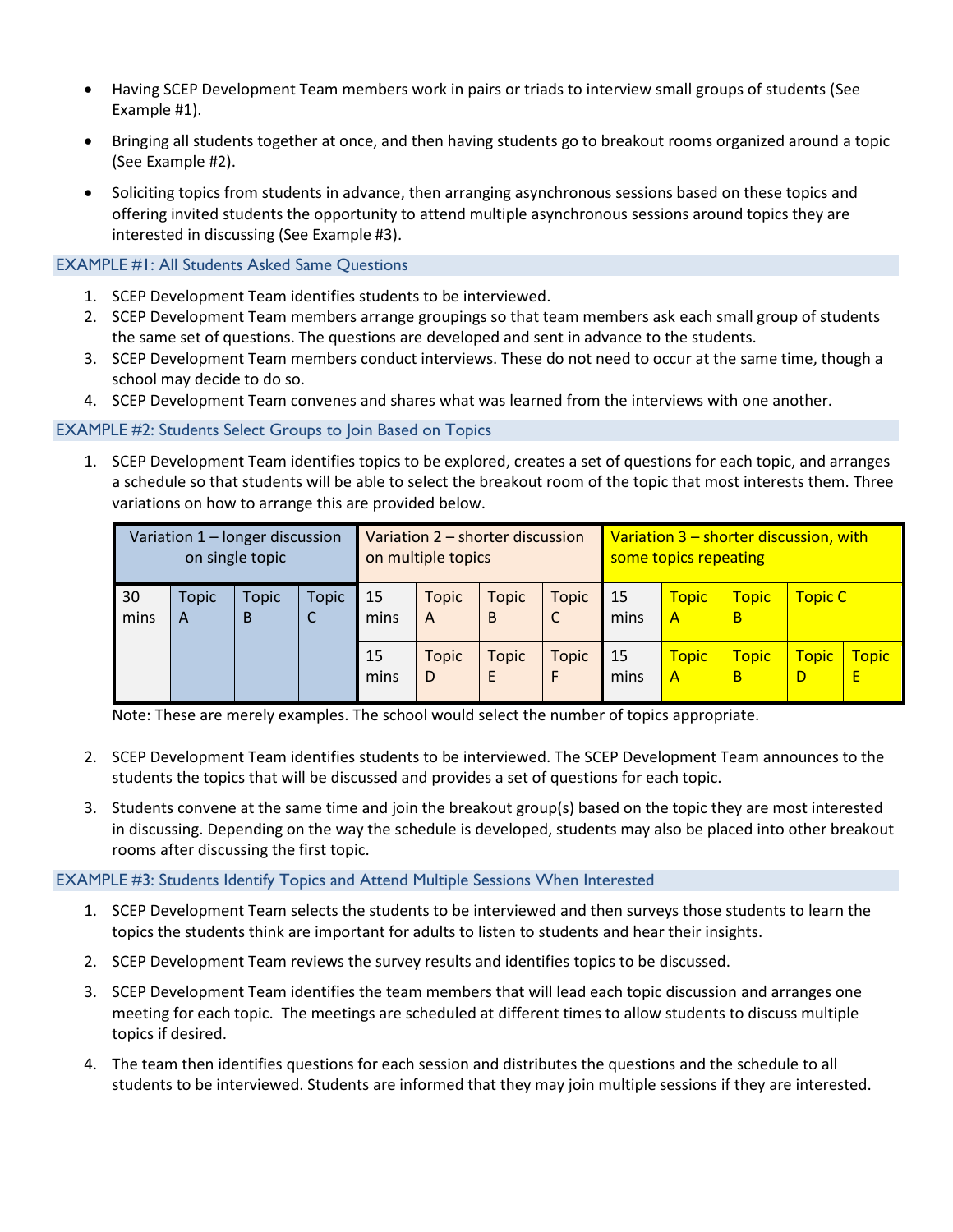| Example $#3$ – Students have the opportunity to<br>identify topics and attend multiple sessions. |                |  |  |  |  |  |
|--------------------------------------------------------------------------------------------------|----------------|--|--|--|--|--|
| April 26, 2 p.m.                                                                                 | <b>Topic A</b> |  |  |  |  |  |
| April 26, 4 p.m.                                                                                 | Topic B        |  |  |  |  |  |
| April 27, 3 p.m.                                                                                 | <b>Topic C</b> |  |  |  |  |  |
| April 29, 2 p.m.                                                                                 | <b>Topic D</b> |  |  |  |  |  |
| April 29, 3:30 p.m.                                                                              | <b>Topic E</b> |  |  |  |  |  |

5. The team should be prepared to use breakout rooms if the number of students attending a specific session limits the opportunity for students to participate if they were to remain in one large group.

### Additional Resource

**[Discussing Crucial Issues with Youth](https://www.americaspromise.org/sites/default/files/d8/HLH_EngagingYoungPeople_v5.pdf)** 

• **America's Promise Alliance** has developed a guidance document, [Discussing Crucial Issues with Youth](https://www.americaspromise.org/sites/default/files/d8/HLH_EngagingYoungPeople_v5.pdf) designed to assist adults with leading conversations that will elicit thoughts and perspectives from students. The four topics covered in the document are: 1) Navigating the COVID-19 Pandemic; 2) Race and Racism; 3) Virtual and Blended Learning; 4) Communicating across Ideological Differences.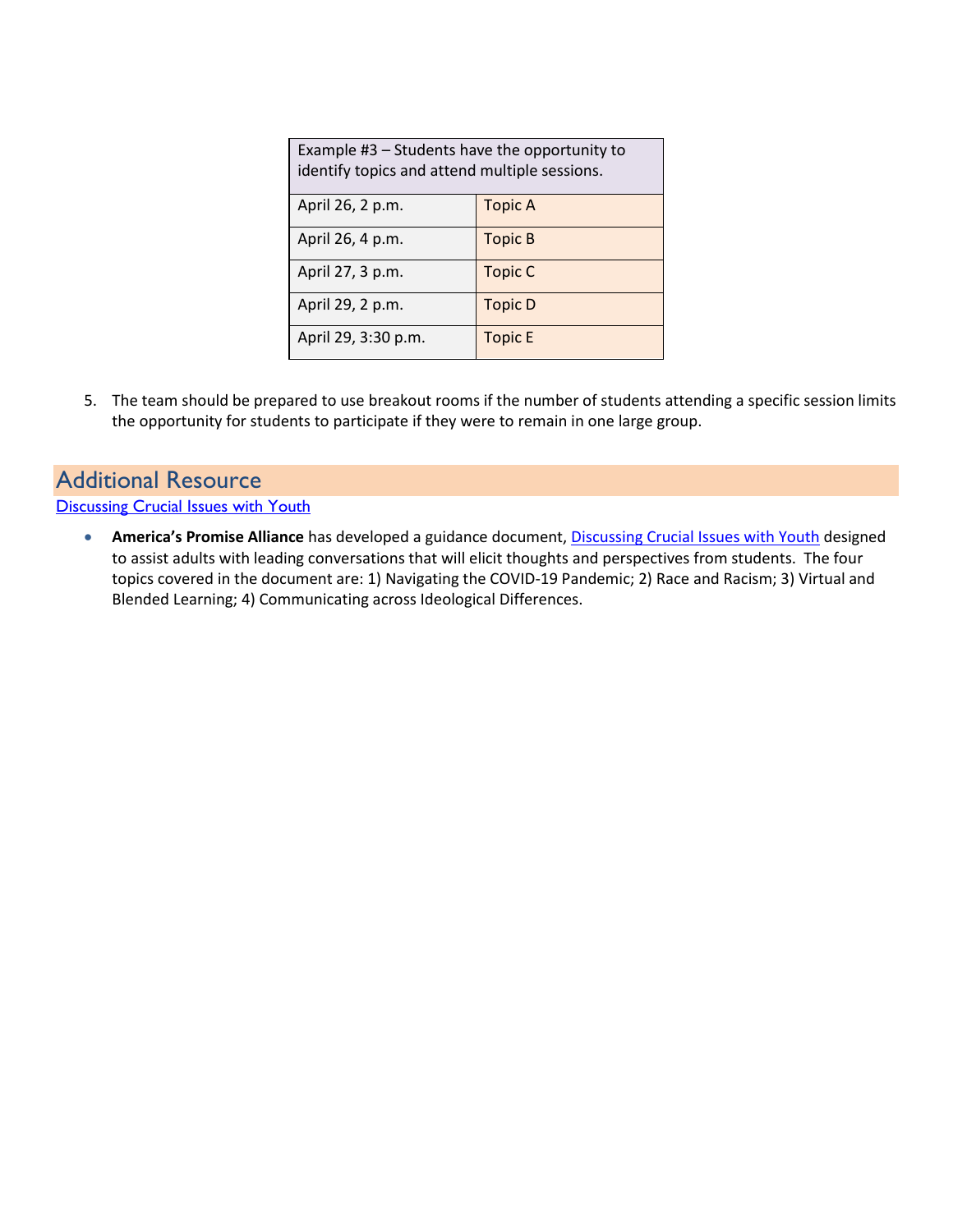## Crafting Questions

SCEP Development Teams are encouraged to develop the questions most appropriate for their students and the approach toward interviews the team has selected. Below are potential questions that the team may find helpful when developing its own set of questions. Remember, please **share the questions in advance with students** so that they can provide full responses that are reflective of their experience and perspective.

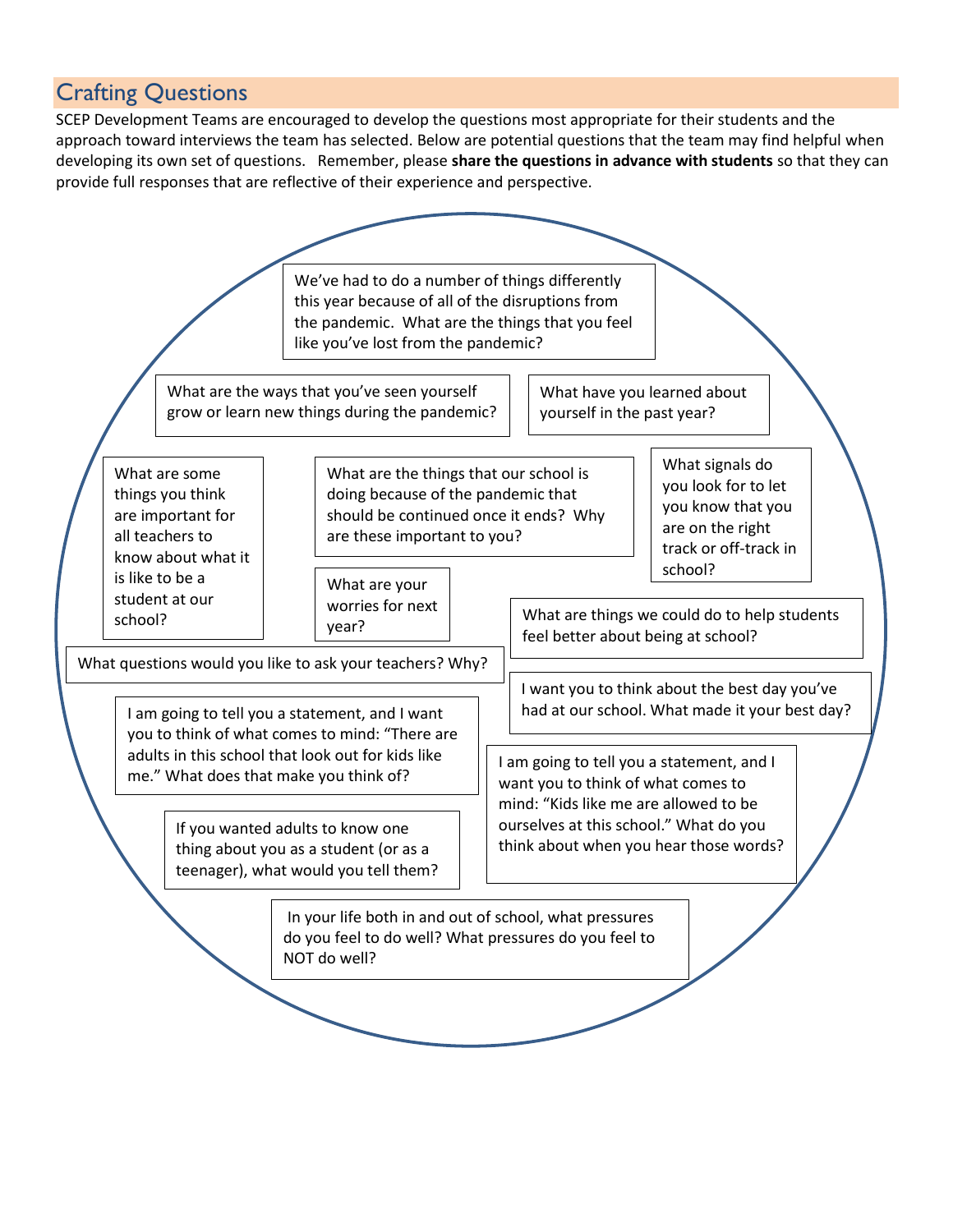## Topic-Based interviews

One way to provide students with the opportunity to offer meaningful responses is to organize the interviews around topics and **allow students to decide which discussion(s) they will join** (see [Example #2](#page-1-0) and [Example #3](#page-1-1) under "Ways to Organize"). This also allows school teams to delve deeper into specific topics with the students most interested in discussing these topics, rather than asking the same questions to all students.

Below are examples of questions that could be asked in topic-based discussions around COVID-19 and Race and Racism. These examples are taken from the document: "*[Engaging Young People in How Learning Happens: Discussing Crucial](https://www.americaspromise.org/sites/default/files/d8/HLH_EngagingYoungPeople_v5.pdf)  [Issues with Youth.](https://www.americaspromise.org/sites/default/files/d8/HLH_EngagingYoungPeople_v5.pdf)*" School teams may find the full document helpful when considering how to organize their interviews.

### TOPIC: NAVIGATING THE COVID-19 PANDEMIC

Overarching question: Young people across the country have shared that the COVID-19 pandemic has significantly affected their overall wellbeing. How has the COVID-19 pandemic affected you, our school, and your community?

Schools: Find appropriate entry points for your students and develop questions accordingly. Below are examples of the variety of entry points that could exist:

- What are some of the biggest challenges of the pandemic facing students like you?
- How have things changed in your life since the pandemic hit?
- What do you think the effect of the pandemic is on your and your peers' health, mental health, and wellbeing?
- In what ways has our school taken student voices into consideration when planning or implementing its learning approaches this year? What additional ways do you think our school could take student voices into consideration?
- How have your relationships with your classmates changed? Have you been able to stay connected to your peers? If so, how?
- Are there ways that our school can support young people's health and wellbeing? If so, what are they?
- What ideas do you have for ways that young people can support their communities this year?

### TOPIC: RACE AND RACISM

Overarching Question: In the wake of numerous high-profile instances of race-related incidents, thousands across the country have called for leaders to directly address systemic racism. How has the issue of racism affected you, our school, or your community?

Schools: Find appropriate entry points for your students and develop questions accordingly. Below are examples of the variety of entry points that could exist:

Discussing Race and Racism

- Do you think it is important for you to be able to discuss issues around race at school? Do you want to? Would you feel comfortable?
- What about the environment or the teacher or staff would make you more or less comfortable discussing these issues?
- What do you think is important for teachers to know if they want to, or if they are already, discussing race and racism with students?
- (For students of color) How do you feel when topics of race and/or racism are discussed? What can school adults do to prioritize your wellbeing during these conversations?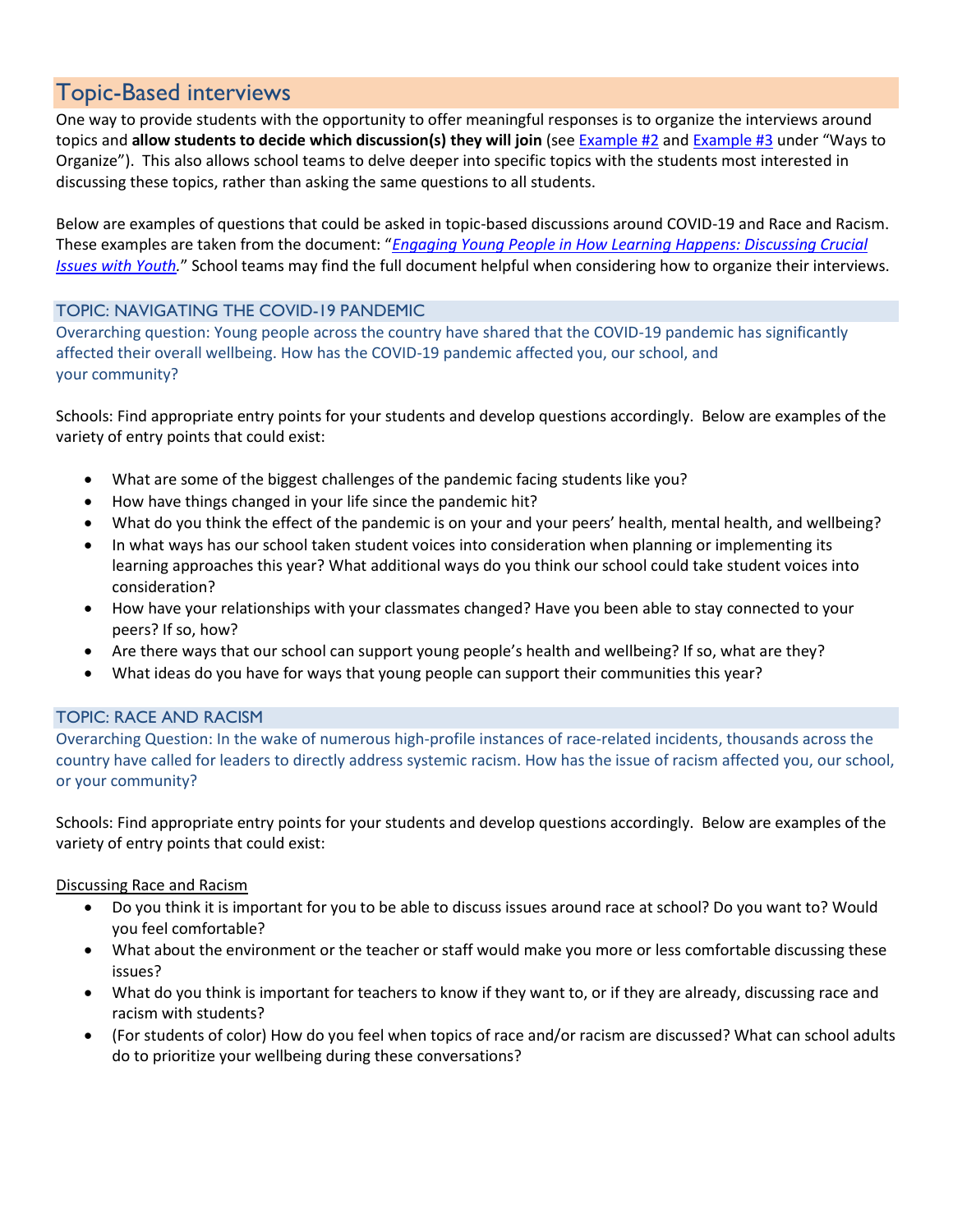Teaching and Learning about Race and Racism

• Do you find that the curriculum (what you are learning about) includes issues of race and racism? If so, do you think these issues are depicted fairly and accurately? If not, how do you think issues of race and racism should be incorporated into the curriculum?

### Youth Perspectives on Race in Schools

- Do you think that racism exists at our school?
- What has been done or what could our school do to address or respond to that? How can school staff learn more from youth about issues of race in schools?
- Are there people at school that you feel comfortable talking with about racism at our school?
- Do you feel safe and empowered to call out racism when it occurs in our school?
- What has our school done to create spaces for you to share your opinion and experiences regarding race and/or racism?
- Some schools are creating groups like a student equity committee to look at the curriculum and school policies. What would you think about something like that?

# <span id="page-5-0"></span>SCEP STUDENT INTERVIEW PRACTICES

### Guidance on Listening to Students with Empathy

*(adapted from Everyone Graduates Center)*

Designing a student-centered plan requires understanding the students and families we serve. Listening to our students with empathy allows us to understand their motivations, emotions, behaviors, and choices. It allows us to understand what students think and why they think it. The purpose of the student interviews is to develop an understanding of the students we serve.

#### Guidelines for listening and interviewing

- 1. Ask why often, even if you think you may understand.
- 2. Ask students to describe frequently. Use prompts like "Can you tell me more about that?" Continually seek details and specific situations.
- 3. Avoid "usually" when framing a question; ask for specific and concrete examples and stories.
- 4. Observe nonverbal behaviors and inconsistencies. Both can be interesting to consider and lead to greater understanding.
- 5. Do not ask questions with yes/no responses. Encourage examples and stories to help you understand. "What was that like for you?"
- 6. Being silent is ok. Allow time for thinking. Don't suggest answers.
- 7. Capture in writing or recording what students say. It's best to have one person recording while another is asking the questions and eliciting stories and examples.
- 8. When a question bombs, acknowledge it. Ask the student, "Is this is the right question? What might be a better question? What might we be forgetting?"
- 9. When a student raises a challenge or problem in the school or a specific class, ask them what they would suggest to a teacher or school leader. "What would have been a better way to handle that situation?"
- 10. Make sure only one person speaks at a time. Do not allow interruptions.
- 11. Don't allow a few to dominate the conversation. Allow opportunities for all students to speak and to listen.